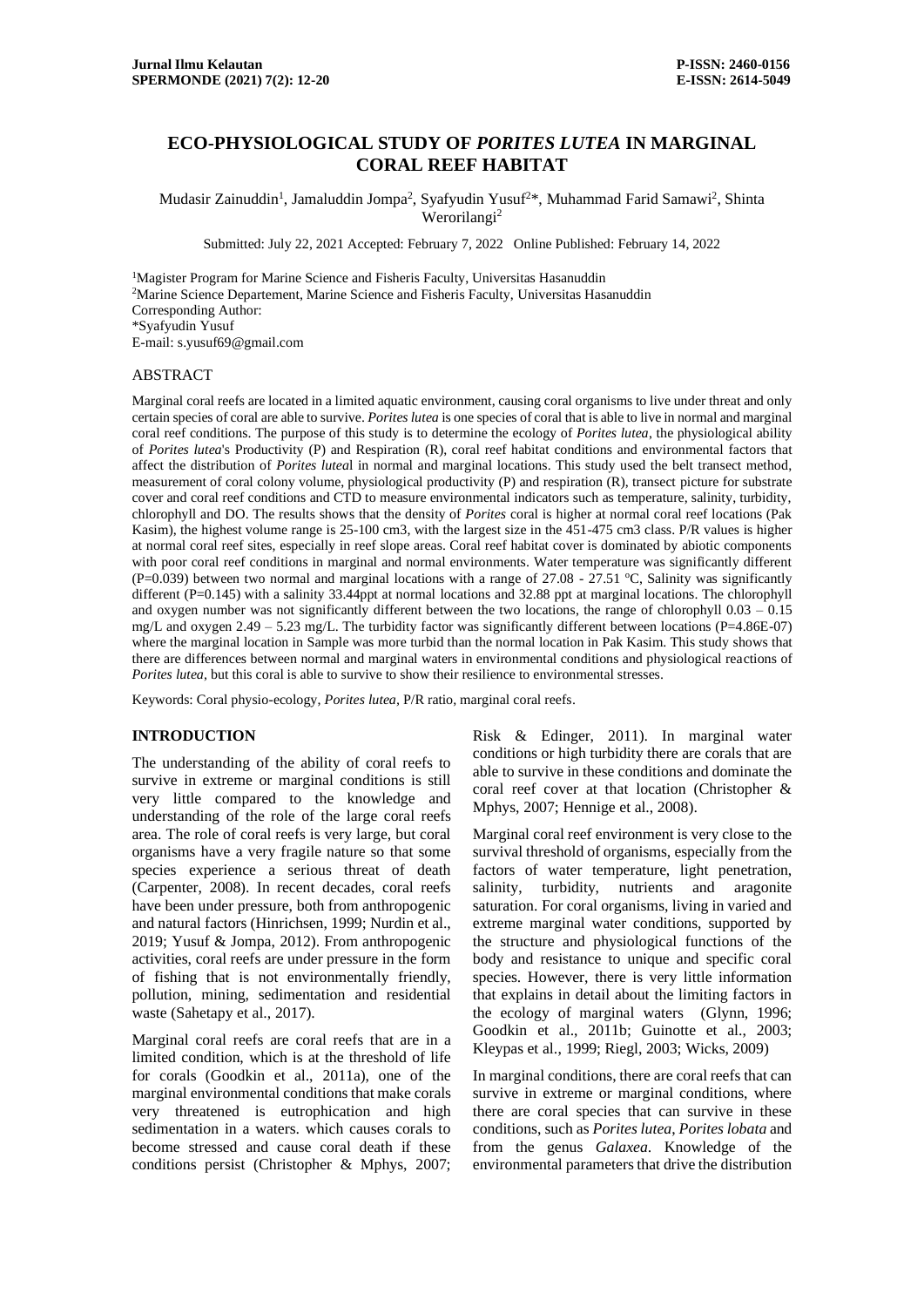of corals and symbionts, and the physiological tolerance of these symbionts to environmental stressors, is critical to understanding how coral reefs or coral communities survive in marginal conditions. Research on marginal corals and their dinoflagellate symbionts (zooxanthellae) can provide useful analogues for understanding the ecology of coral reefs experiencing deteriorating conditions (Goodkin et al., 2011a; Perry & Larcombe, 2003).

In some Indonesian waters, the marginal condition of coral reefs can be found such as around Bone Bay, the coast of Southeast Sulawesi including outside the mouth of Kendari Bay, and also parts of the Wakatobi National Park such as on Kaledupa Island and the west side of Hoga Island (Norman et al., 2012). The condition of marginal coral reefs has not been widely studied in Indonesia

Hoga Island and Kaledupa Island are a group of islands located in the Wakatobi Marine National Park island group which is known to be an island that has good coral reefs, where the Wakatobi Marine National Park is located in the middle of the world's coral triangle.

The coral reefs of the Wakatobi Marine National Park are classified as abundant which includes about 50,000 ha of coral reefs, based on research results that show the richness of species and genera of sclerectin corals is much higher than other areas in the world's coral triangle (Clifton et al., 2013).

Coral reefs in Wakatobi continued to decline from year to year from 2002 to 2015 especially on Hoga Island, based on data collected by Bahar et al., (2016). Coral reefs on Hoga Island and Sampela are very different, on Hoga Island the water conditions are good and clear so that it is dominated by hard corals, while in Sampela the water conditions at that location are very cloudy, where the sedimentation rate is higher and consistent so it will be abundant and dominated by cover. sandy substrate where the hard coral assemblage found is dominated by corals from the families Faviidae and Poritidae (Salinasde-León et al., 2013)

This study focused on coral physiology, particularly *Porites lutea* corals in different systems, population size of *Porites lutea* corals in different coral systems, and adaptation of *Porites lutea* corals to different systems so as to provide an overview of future coral alternatives.

# **MATERIALS AND METHODS**

This research was carried out for one month, from June 26-July 29 2018 at the Operation Wallacea Research Center (OPWAL), Hoga Island, Wakatobi National Park, Southeast Sulawesi-Indonesia. This research station was carried out at two locations, namely Sampela station on Kaledupa Island and Pak Kasim station on Hoga Island.



Figure 1. Map of research sites on Hoga and Kaledupa Islands, Wakatobi.

# **Coral Colony Size Distribution (Colony Surface Area)**

Measurement of coral colony area using a meter tool by measuring the length, width and height of the coral colony, then this data is processed using a semi-spherical or semi-circular formula for data analysis

# **Physiology**

Measurement of coral physiology parameters was carried out to see the differences in the physiological responses of corals found at two different locations of coral reef ecosystems. The variables measured were photosynthesis (p) and respiration (r). So this research will determine the ability of photosynthesis and ability of respiration then the two values are used as the ratio of p/r. p and r measurements are carried out in the laboratory, which begins with taking coral colonies from the sea. Collection of coral colonies using a hammer and chisel. The search for coral colonies that are large enough is then carved to obtain coral colonies then measurements are carried out in the laboratory by providing day and night conditions. where the day treatment is given using ultraviolet (UV) light and the night treatment is closed by giving no light at all.

#### **Habitat Cover and Coral Reef Conditions**

This activity was carried out to collect coral distribution data, coral collection using the belt transect method with modifications using quadrants, where the length of the belt transects used was 10 x 2 m. To make it easier to take pictures, a 1 x 1 m quadrant is used to get 20 picture frames in one belt transect. each depth was repeated 6 times with each transect distance of 5 m.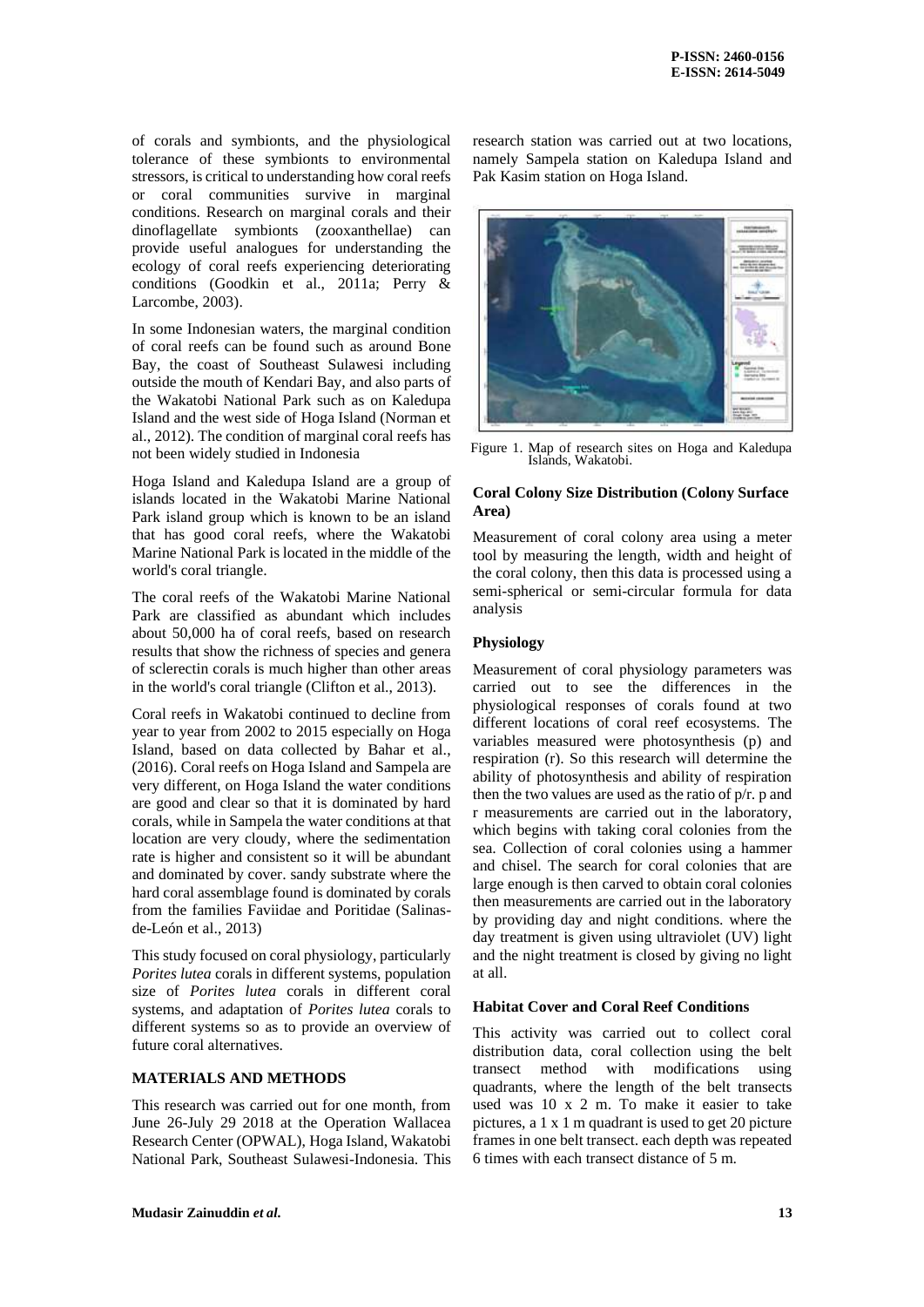#### **Measurement of Environmental Parameters**

Measurement of environmental parameters carried out in this study, namely temperature, DO, turbidity, chlorophyll, and salinity, which in this study used Conductivity Temperature Depth (CTD). The Conductivity Temperature Depth (CTD) was lowered to a depth of 9 m at each station for 4 days. This tool automatically records the data needs that are needed every second.Analisis Data

#### **Calculate the Area of Corals**

The area of coral colonies is calculated using the hemisphere formula with the following formula:

Circle Formula:

 $A = \pi r^2$ 

Half Circle (Hemisphere):

$$
A=2\,\pi r^2
$$

Where:

A=Area

 $\pi = 3.14$ 

 $r =$  mean coral diameter (1/2 length x 1/2 width x height of the coral)

#### **T Test**

T test analysis to see the relationship between two different coral ecosystems between marginalized corals and corals with normal environment.

# **RESULTS AND DISCUSSION**

Based on the coral colony distribution data of *Porites lutea*, it was found that the number of colonies at Pak Kasim's location was more with the number of 460 colonies and 369 colonies at the Sampela location. The graph in figure 1 below is the result of data analysis on the density of Porites lutea coral colonies per 20 m2 with 6 replications for each zone.

The highest density of coral colonies was recorded in the Reef flat area for both normal and margin sites. However, specifically on the Reef Flat, the density of 59 colonies/20 m2 was recorded in the normal waters of Pak Kasim's location. The coral colony density value was higher than the sample location of 41 colonies/20 m2. In other areas, namely Reef Crest, Reef Slope and Reef Base, the density of Porites lutea coral colonies was less than 10 colonies/20 m2, except for Reef Crest at Sample location with a density of 12 colonies/20 m2.

The lowest density of *Porites lutea* colony was at the Reef Slope and Reef Base at Pak Kasim's location. When compared between normal and marginal locations, from the colony density it appears that at the Sample location the density of *Porites lutea* colonies is still relatively larger even though the difference is only 2 colonies.



Figure 2. Density of coral colonies of *Porites lutea* at depths and zones at Kasims and Sampela Site, Wakatobi.

At the Sample location there is no data on the Reef Base because the representative for the zone was not found. Based on the results of the T analysis test, it can be concluded that the density of the coral colonies of *Porites lutea* is not significantly different, this is indicated by the T value greater than 0.05 in each zone, where the T value in the reef flat area is 0.246, while the T value in the reef crest zone is 0.147 and the T value is 0.147. T on the reef slope zone is 0.464.

# **Volume of Coral Colony of** *Porites lutea*

The results of the analysis of the volume of the coral colony of Porites lutea using the hemispherical formula in the Microsoft excel program at Pak Kasim and Sample locations can be seen in the graph below. A total of 469 colonies from the Pal Kasim location and 369 colonies from the Sample location whose dimensions were measured could be classified by volume size based on the class 0-25 cm3, up to 476-500 cm3. From the size class, it can be divided into 3 groups, namely group A, the volume 0-25 to 75-100 cm3 dominantly comes from the location of Mr. Kasim. Group B, volume 101- 125 cm3 to 151-175 cm3 where the number of colonies was more in the Sample location with very little difference. Group C in the class group 176-200 to 476-500 tends to have more Pak Kasim locations except for the volume class 276-300 which is dominant in Sampela. The largest volume size of Porites lutea coral at the study site was less than 500 cm<sup>2</sup> at Pak Kasim's location.

The volume of the number of coral colonies of Porites lutea in the reef base zone of Pak Kasim's location is very small compared to other areas above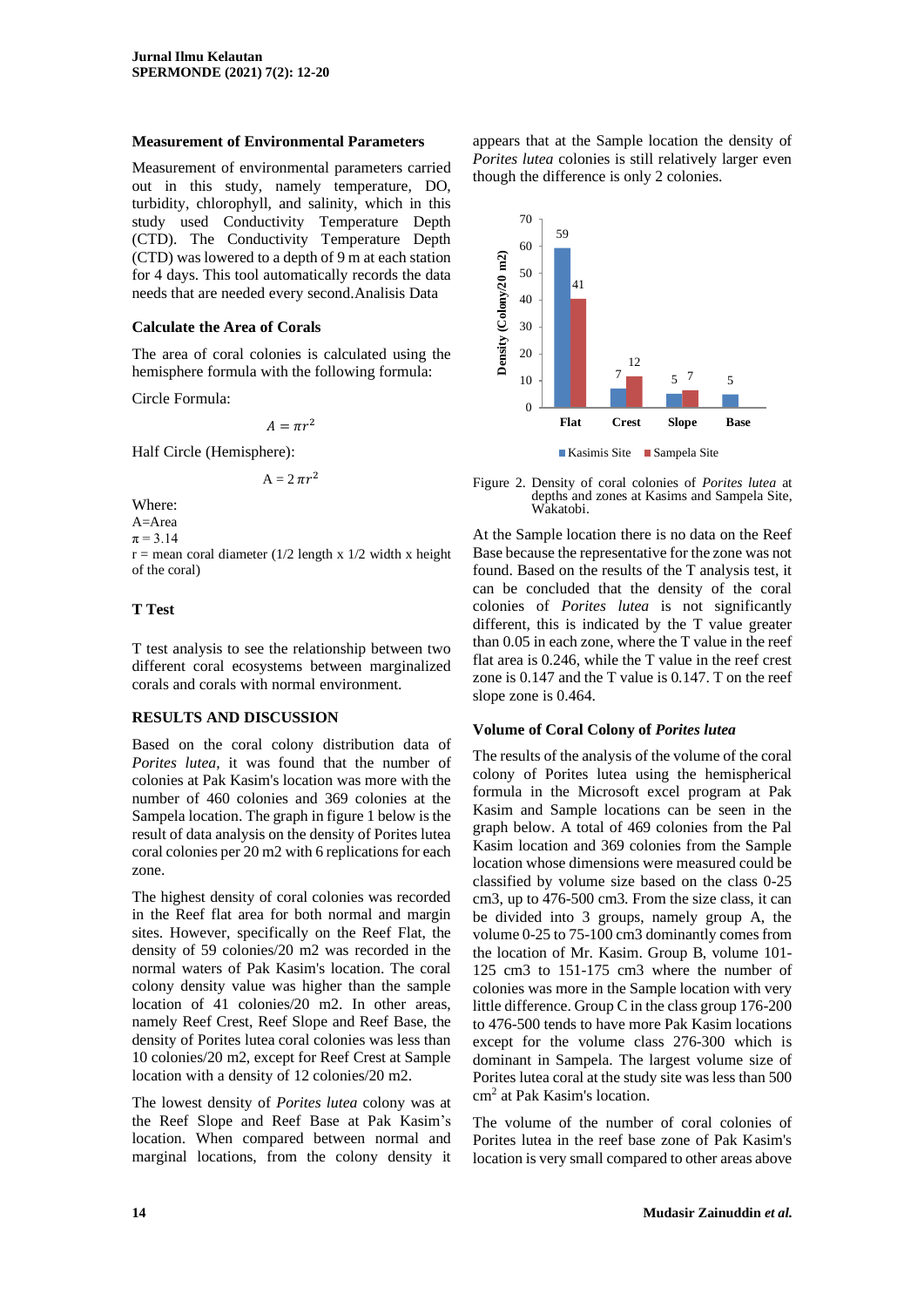it. While the coral colonies of Porites lutea which were mostly found ranged from 51-75 cm3 as many as 5 colonies and there was the largest colony ranging from  $451-475$  cm<sup>3</sup> with 1 colony.

#### *Productivity and Respiration Value*

The results of photosynthetic (Net Primary Productivity\_P) and Respiration (R) measurements on *Porites lutea* coral samples from the two locations Sampela and Pak Kasim were used as a comparison material between clear coral reefs and coral reef margins as well as comparisons between coral resource zones (Table 1). In general, the P and R values at the Sampela location were higher than at the Pak Kasim location, where the P and R values at the Sampela were 3.328 and 3.131  $(mgO<sub>2</sub>/L/hour)$  than at the Pak Kasim location, the P value was 2.706 and the R value was 2.137 (mgO2/L/hour). Furthermore, if we look at the zone, it turns out that *Porites lutea* can give higher P and R values in the reef slope zone than the reef crest with P and R values of 2.573 and 2.466  $(mgO<sub>2</sub>/L/hour)$ .

Table 1.The average value of the productivity (P) and respiration (R) results of the *Porites lutea* coral samples.

| P     | R     |
|-------|-------|
| 3.017 | 2.634 |
| 2.706 | 2.137 |
| 3.328 | 3.131 |
| 2.573 | 2.466 |
| 3.461 | 2.802 |
|       |       |

In the above, the comparison of the P and R values in general from the overall data shows that the P (Productivity) value is still higher than the R (respiration) measurement value. Based on the location, it can be seen that the productivity and respiration values are higher at the sample location than Pak Kasim, where the productivity value is 3,328 and the respiration value is 3,131 (mg O2/L/hour) in Pak Kasim and the productivity value is 2,706 and the respiration value is  $2,137$  (mg  $O<sub>2</sub>$ ). /L/Hour) on the sample.

When compared as a whole in the reef slope zone, it can be seen that the  $P$  (productivity) and  $(R)$ respiration values are higher in the reef slope zone compared to the reef crest zone. Where the productivity value in the reef slope zone is 3,461 and the respiration value is 2,802 (mg  $O_2/L/h$ our) while the reef crest zone has a productivity value of 2,573 and a respiration value of 2,466 (mg  $O<sub>2</sub>/L/hour$ ).

Although the Productivity (P) value in general is greater than the R value of Porites lutea, the sample from the Reef Crest area of Pak Kasim's location has an R value higher than the P value, namely 2,576 R value and 2,478 (mg  $O_2/L/h$ our) P-value. his. A striking difference in P and R values was recorded in the Reef Slope area of Pak Kasim's location, namely 2,934 (mg  $O_2/L/h$ our) P value and R value 1.698 (mg  $O_2/L/h$ our).

At the Sample location, the R and P values at the Reef Slope zone were higher than at the Reef Crest zone. There is no difference between the values of R and P in the two regions. The results of the measurement of productivity (P) of samples from the reef slope area were recorded at 3,398 and R 3,906 (mg O2/L/Hour). Meanwhile in the Reef Crest area, the P value was recorded at 2,668 (mg  $O<sub>2</sub>/L/hour)$  and the lower R value was 2,356 (mg)  $O<sub>2</sub>/L/hour$ ).

#### **P and R Value**

P and R values observations from *Porites lutea* coral in this study are physiological descriptions of two locations with different aquatic environments, it turns out that in marginal coral reef waters, coral animals are more productive in producing oxygen or primary productivity than in clear or normal waters.

#### *P/R Ratio*

Based on the results of the P/R ratio analysis, *Porites lutea* samples taken at the reef crest and reef slope can be seen in figure 3 below.

In general, the P/R ratio of the overall coral samples from both Pak Kasim and Sampela locations on the reef crest and reef slope areas obtained a P/R ratio value of 1.15 per hour. While the comparison of the P/R ratio at the two locations, it can be seen that Pak Kasim has a higher P/R ratio than the P/R ratio in Sampela, where the P/R ratio value for Pak Kasim is 1.27 per hour while the P/R ratio in the sample is 1.27 per hour. The sample is 1.06 per hour.



Figure 3. P/R values for each site category and area of normal and marginal coral reefs in Wakatobi.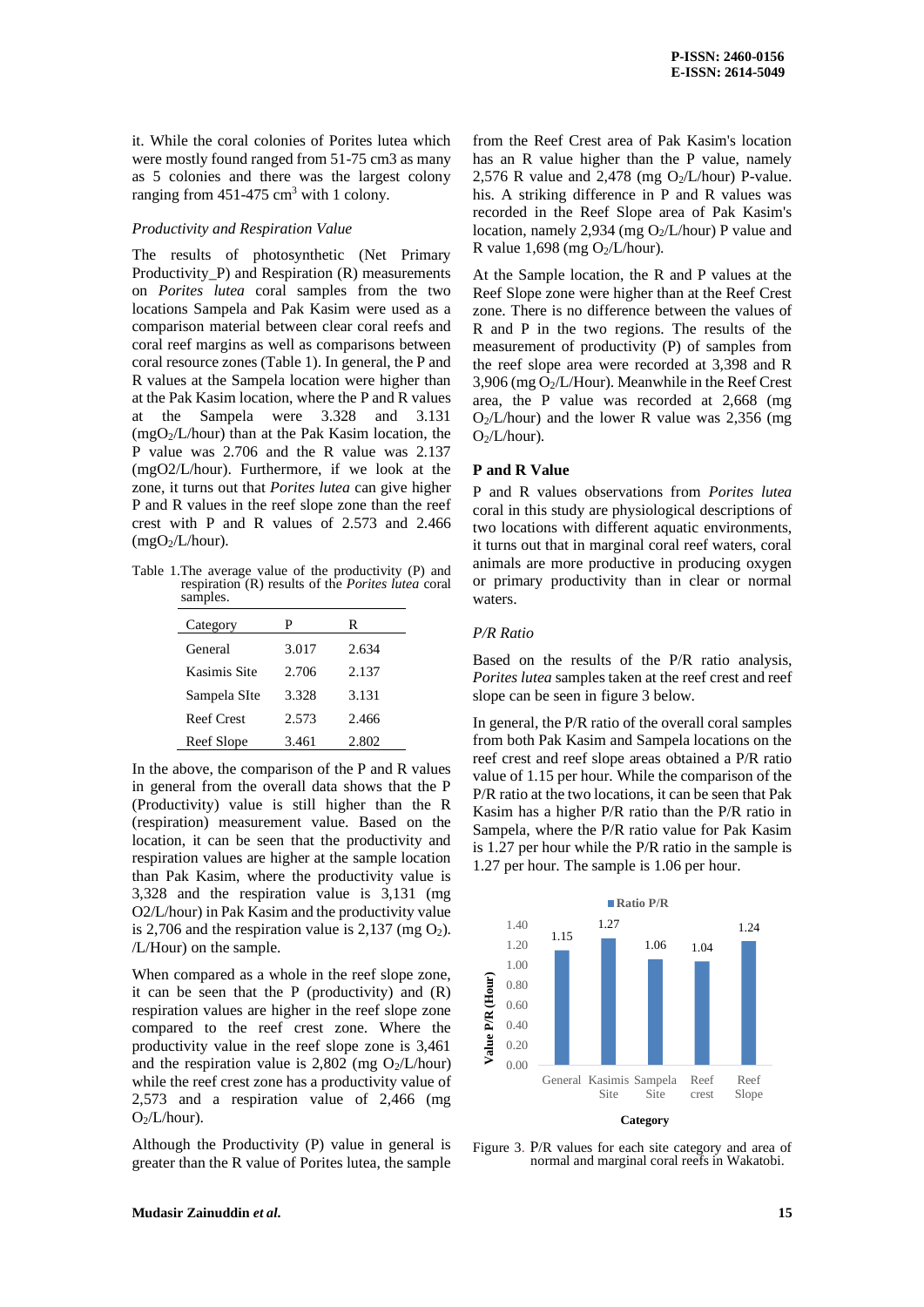Comparison of the P/R ratio in general at the reef slope zone, it can be seen that the P/R ratio value at the reef slope zone is higher than the P/R ratio at the reef crest zone, where the P/R ratio value at the reef slope zone is 1.24 per hour. and the value of the P/R ratio at the reef crest is 1.04 per hour. It can be concluded that the P/R ratio at the reef crest zone and the reef slope is not significantly different, this is indicated by the value obtained from the T test analysis results obtained a large value of 0.05 where the value obtained is 0.07 at the reef crest zone and 0.06 at the reef crest zone. reef slope.

# *Living Hard Coral*

The results of the analysis of coral reef habitat cover data using CpCe at each depth or reef zone. In general, when compared to the percentage value of live coral cover, in all reef zones, live coral cover at Pak Kasim Location was higher than at Sampela Location. The highest live coral cover was recorded at a depth of 5 m in the reef crest area. Pak Kasim Location was 28 percent much higher. compared to that recorded at the Sample Location at the same depth of 14 percent. At a depth of 10 m in the reef area, the slope of the live coral is 21 percent higher than at a depth of 8 meters at 10 percent of the sample location. Lower live coral cover of 14 percent and 8 percent was recorded in the reef flat areas of Pak Kasim and Sampela locations. Especially at a depth of 15 meters, there is no sample at the Sampela location, but at the Pak Kasim location live coral covers 23 percent of the substrate.

Analysis of the condition of coral reefs based on live coral cover, it can be concluded that the condition of the coral reefs at the Sampela location is all classified as poor because the cover value is less than 25 percent. Meanwhile at Pak Kasim's location, the condition of the coral reefs is poor at reef flat, reef slope and ref base with a cover value between 14-23 percent, only the 5 m reef crest is classified as 'medium'

# **Environmental Parameters**

In this study, there were 5 environmental parameters that were measured to support the discussion of the relationship between the physiological processes of coral porites lutea and the life of coral communities and coral reef ecosystems at two different locations, namely normal locations and marginal locations of coral reefs.

The results of temperature measurements for 5 days showed the results where, Pak Kasim's temperature was higher than that of Sampela with an average temperature value of 27.38 0C for Pak Kasim, while

the average temperature for Sampelea was 27.24 0C. Temperature measurement shows a value that fluctuates every day, where the highest and lowest temperature values in Pak Kasim were recorded at 27.510C on the second day and the lowest temperature value was recorded at 27.34 0C on the third day to the fourth day, while in Sampela the highest temperature value was recorded. 27.410C on the third day and the lowest temperature was recorded on the fourth day with a temperature value of 27,080C. The difference in temperature at the locations of Pak Kasim and Sampela can be concluded to be significantly different, this is indicated by the small T test value of 0.05 where the T test value obtained is 0.039

Dissolved oxygen measurement for 5 days, obtained the highest average value in Pak Kasim compared to Sampela, where the average value obtained was 3.48 mg/l in Pak Kasim while in Sampela the average value for dissolved oxygen was 2.90 mg/l. The highest dissolved oxygen value on Pak Kasim was recorded on the first day with a value of 5.23 mg/l while the lowest dissolved oxygen value on Pak Kasim was found on the fourth day with a value of 2.61 mg/l. while in Sample the highest dissolved oxygen value was recorded on the first day with a value of 3.88 mg/l while the lowest dissolved oxygen value was recorded at 2.49 mg/l. Based on the results of the T test analysis, it can be concluded that the dissolved oxygen in Pak Kasim and Samples is not significantly different where the value obtained is greater than 0.05, namely 0.164.

In general, the turbidity at both locations was clearly visible, where the highest turbidity was recorded in Sampela compared to Pak Kasim where the average turbidity value found in Sampela was 13.81 NTU while in Pak Kasim the turbidity was recorded at 4.25 NTU. The results of observations for 5 days showed that the highest turbidity value in Sampela was recorded on the fourth day with a value of 14.49 NTU while the lowest turbidity value was recorded on the second day with a value of 13 NTU. Meanwhile, Pak Kasim found the highest turbidity value was recorded on the first day with a value of 5.86 NTU while the lowest turbidity value was recorded on the fourth day with a value of 2.55 NTU. The results of the T-test analysis obtained showed a value less than 0.05 where the value obtained was 4.86238E-07. So it can be concluded that the turbidity at these locations is significantly different.

The value of dissolved chlorophyll in the waters at both locations was clearly visible where the value of dissolved chlorophyll content in the sample was greater than that of Mr. Kasim with an average value of 0.15 mg/l in the sample, while that of Mr.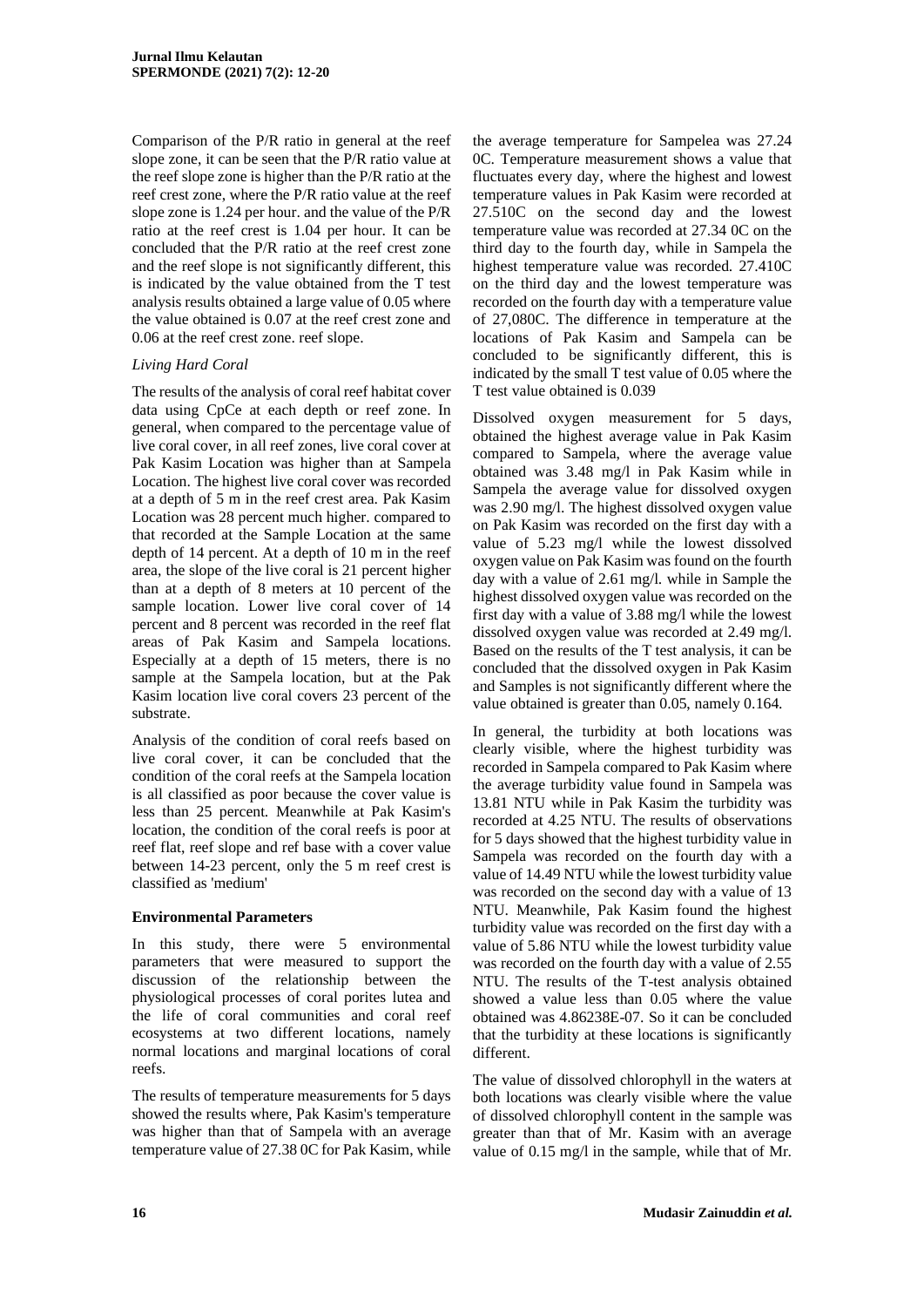Kasim showed a value of 0.12 mg/l. Based on the results of recording for five days, the highest chlorophyll content value was obtained on the second day with a value of 0.30 mg/l and the lowest chlorophyll content value was recorded on the fourth day with a value of 0.03 mg/l in Sampela, while the highest chlorophyll content value was recorded in Pak Kasim on the fourth day. The fifth with a value of 0.15 mg/l and the lowest chlorophyll content value was recorded on the first day with a value of 0.118 mg/l on Pak Kasim. Based on the results of the T test analysis carried out, it can be concluded that the dissolved chlorophyll at that location was not significantly different, this was indicated by the results of the T test values obtained that were greater than 0.05 where, the value of the T test analysis results was 0.257.

Measurements of seawater salinity at the two locations showed differences in values, where the average salinity value was higher for Pak Kasim than Sampela, this can be seen from the average salinity value recorded on Pak Kasim of 33.44 0/00 while in Samples it had a value of 33.44 0/00 an average of 28.79 0/00. Based on the results of measuring water salinity for five days, it shows that the highest salinity value was recorded on the second day with a value of 33.54 0/00 while the lowest value was recorded on the fifth day with a value of 33.350/00 and the lowest value of 33.35 0/00 on Pak Kasim while in Sample, the highest value was recorded on the third day with a value of 33 0/00 and the lowest value was recorded on the fifth day with a value of 2.96 0/00. The results of the T test analysis on salinity showed that the T value was greater than 0.05, which is 0.145, so it can be concluded that the temperature at that location was not significantly different.

The results of data collection on *Porites lutea* corals on reef flat, reef crest, reef slope and deep zones, it was found that in the reef flat zone the number of *Porites lutea* colonies was found to be higher at Pak Kasim's location, while at the reef crest and reef slope more *Porites lutea* colonies were found. on Samples. This is in line with research conducted by Goodkin et al., (2011b) where it was found and reported that the growth of *Porites* coral colonies was able to live and survive in areas with high stress environments but had slow growth rates.

Assessment of displacement and mortality affecting a critical ecosystem is very important or it is necessary to measure the structural characteristics of corals (Burns et al., 2015), where mortality and damage to coral reefs can also be caused by damage by ship collisions and caused by other factors such as disease. coral or coral bleaching, can be caused by macroalgae competition with corals. (Jompa & McCook, 2003; Yusuf, 2015; Yusuf & Jompa, 2012). This study found that the number of Porites lutea coral colonies was almost evenly distributed, ranging from the small size of 12.56 cm2 (0-25 cm2) to the largest 474.14 cm2 (451-475 cm2). This is in line with the research conducted by Septiyawati et al., (2017) where in the findings of almost uniform coral sizes found in coral areas (Pak Kasim's location) with sizes ranging from 0-25 cm2 to the largest size. In the reef flat zone, the dominant or highest size ranged from 51-75 centimeters squared in both Pak Kasim and Sample locations, where at Pak Kasim locations 100 colonies were found, while in Samples 61 colonies were found. The reef crest zone at Pak Kasim's location is dominated by colonies measuring 76-100 cm2 and 151-175 cm2 with the number of colonies being 6 each, while in Sampela it is dominated by colony sizes ranging from 151-175 cm2 with a total of 14 colonies. In the reef slope zone, the size of the coral colonies at Pak Kasim's location was dominated by colony sizes ranging from 51-75 cm2 with the number of colonies as many as 6 colonies, while in Samples was dominated by colony sizes ranging from 151-175 cm2 with the number of colonies as many as 7 colonies. The high finding of *Porites lutea* coral colonies in Sampela was due to *Porites lutea*'s ability to adapt to a marginal environment where turbidity was found of 14.021711 NTU. 51 of 2004 that the quality standard of seawater turbidity is <5 NTU, while the findings obtained in the field are greater than 5 NTU where the water conditions in Sample are classified as cloudy or marginal. The reef base zone is dominated by colony sizes ranging from 51-75 cm2 with a total of 5 colonies.

Corals that live in two different water conditions where Pak Kasim's location has water conditions with good conditions while in Samples have limited or marginal water conditions, have different ratios of photosynthesis or Net Primary Productivity (NPP) and respiration (R). *Porites lutea* coral was used, which at Pak Kasim's location had a lower NPP than Sampela and a higher R value than Sampela in the reef crest zone. Based on the results of the T test, the results were not significantly different, while at the reef slope the NPP and R values in Sampela were higher than Pak Kasim's location with significantly different values. To determine the effectiveness of biological processes that occur in an organism, the P/R Ratio is used on *Porites lutea* corals, where if the value obtained is greater than 1 then *Porites lutea* corals are considered as active producers and autotrophs and if the value obtained is less than one, it is considered heterotrophs (Septiyawati et al., 2017). The results of the research conducted showed that the P/R value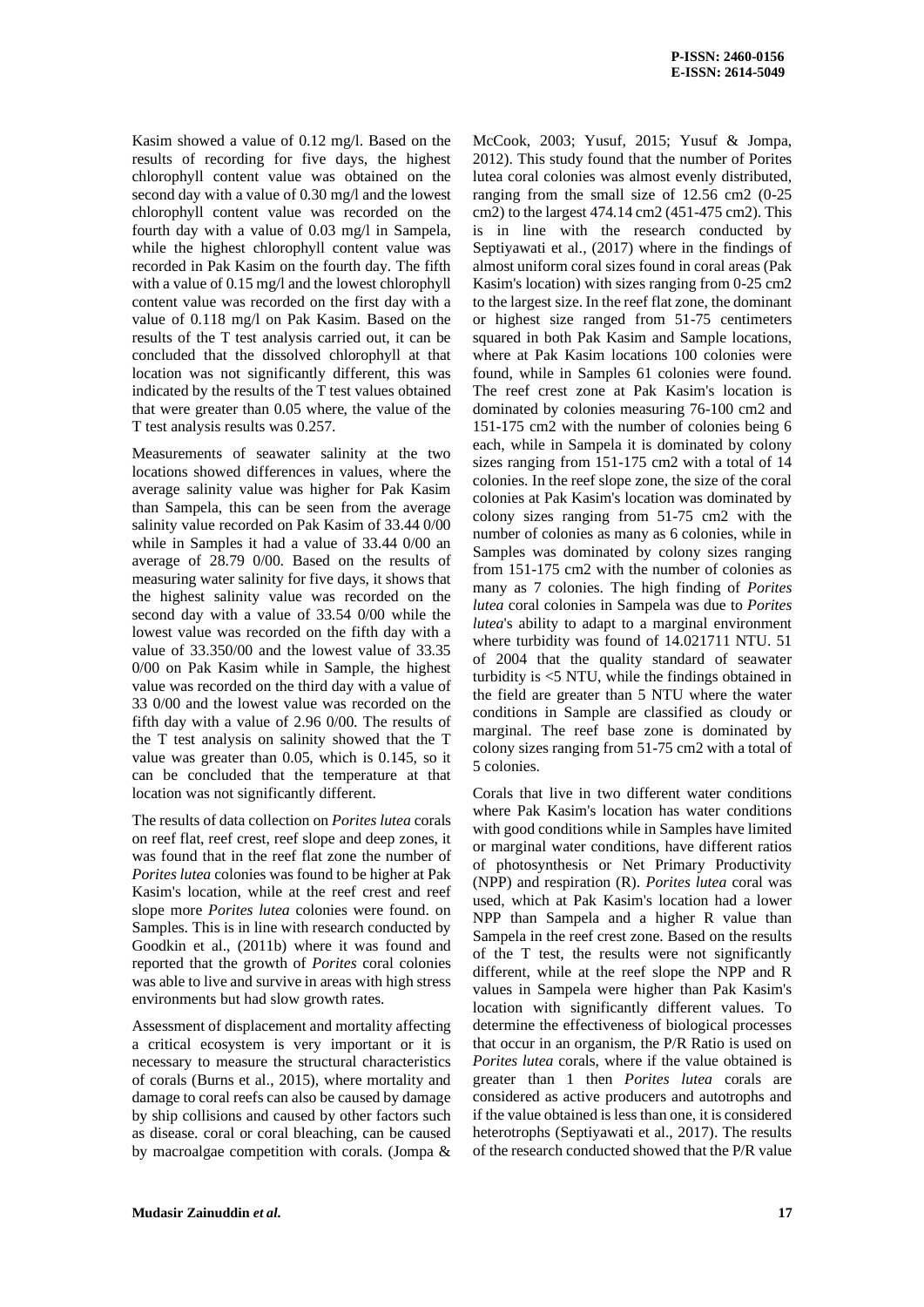obtained was more than 1, this indicates that the *Porites lutea* coral at Pak Kasim and Sample locations acts as a producer and is an active autotroph.

Analysis of the number of coral colonies of *Porites lutea* based on the number of colony findings, it can be concluded that the highest number of colonies found was found in the reef flat zone at Pak Kasim Location and Sampela Location, while the least number of colonies was found at the reef base area at Pak Kasim Location and reef slope at Sampela Location.

The percentage of live coral cover was higher at Pak Kasim's location in each zone where the reef flat zone with a depth of 2 m had a coral cover of 14 percent, on the reef crest zone with a depth of 5 m it had a live coral cover percentage of 28 percent, on the reef slope zone. with a depth of 10 m has a live coral cover percentage of 21 percent while the reef base zone with a depth of 15 m has a coral cover percentage of 23 percent. These results are in line with previous studies where the condition of live coral at Pak Kasim's location between a depth of 5 m and a depth of 10 m decreased by a percentage of 21 percent in 2015 (Bahar et al., 2016). While in Samples, the percentage of live coral cover in the reef flat is 8 percent, reef crest is 14 percent and reef slope is 10 percent. This result is in line with the results of a study conducted in 2006 where the condition of live coral in Samples was low (Smith, 2006). The condition of other biotic substrates at Pak Kasim's location is higher than that of Sampela in each zone, where the reef flat zone has a percentage of other biotic cover of 24 percent, the reef crest zone has a cover percentage of 34 percent, the reef slope zone has a percentage cover of 32 percent and the reef base has a cover percentage of 23 percent. other biota cover conditions were higher than live coral cover conditions at Pak Kasim's location, while other biotic cover conditions in Sampela were low with a cover percentage of 8 percent on the reef flat zone, on the reef crest zone with a cover of 16 percent and on the reef slope zone has a cover percentage of 8 percent this is in line with the low coral cover found in Sampela.

The condition of dead coral substrate was recorded that in each zone the condition of dead coral was higher in Sampela than at Pak Kasim's location in each zone, where it can be seen that the condition of dead coral in Samples in the reef flat zone had a percentage cover of 10. by 4 percent, and the percentage of dead coral cover on the reef slope zone was 2 percent, while at Pak Kasim's location the percentage of dead coral cover was 1 percent on the reef flat zone, on the reef crest zone it had a percentage cover of 1 percent, on the reef slope zone

of 1 percent and in the reef base zone it has a percentage of 1 percent.

The high percentage of dead coral cover in Sampela was due to the high turbidity (Turbidity) in Sampela. This is based on the results of research conducted by Salinas-de-León et al., (2013) explaining that sclerectine corals are strongly influenced by sedimentation or turbidity which can result in high light penetration resulting in slowed growth and disruption of calcification resulting in death of hard corals. The condition of abiotic substrate cover was higher in the Sample area than in Pak Kasim's location in each zone. The abiotic substrate cover condition in the Samples in the reef flat zone has a percentage of 82 percent, in the reef crest zone it has a percentage of 66 percent and in the reef slope zone it has a percentage of 80 percent.

This is in line with the results of research conducted by Smith, (2006) in Sampela, the study showed a high percentage of abiotic cover in Samples, especially in the reef slope zone with a percentage of 75 percent. while at Pak Kasim's location it was found that the percentage of abiotic cover was 62 percent in the reef flat zone, at the reef crest zone it was found to be 37 percent, at the reef slope zone the percentage of biotic cover was 53 percent and at the reef base zone it was 53 percent. This is in line with the data presented by Bahar et al., (2016) that there was an increase in the percentage of abiotic substrate cover from 2011 by 18 percent to 39 percent in 2015. Based on the results of the study, it can be seen that the condition of live coral at Pak Kasim's location is higher than that of Sampela, both in the reef flat zone, the reef crest zone, and the reef slope zone. It can also be seen that in the four zones at Pak Kasim's location, it can be seen that the percentage of live coral cover in the reef crest zone is higher than the reef base, reef slope and reef flat zones. In Sampela, it can be seen that live coral cover is higher in the reef crest zoan than the two existing zones. The low or lack of live coral found in Sampela is due to the high turbidity (turbidity) in these waters, thus affecting the growth rate and high mortality rate of live coral in Sampela, this is in line with the statement of Tarigan and Edward, (2010), that turbidity is affected by the content of suspended solids, so that the high suspended solids in a water will affect the reduced penetration of light entering the waters, resulting in not optimal photosynthesis process.

# **CONCLUSION**

Based on the results of the research above, it was concluded that the number of coral colonies was more commonly found in Pak Kasim, especially in the reef flat zone and the variation in size showed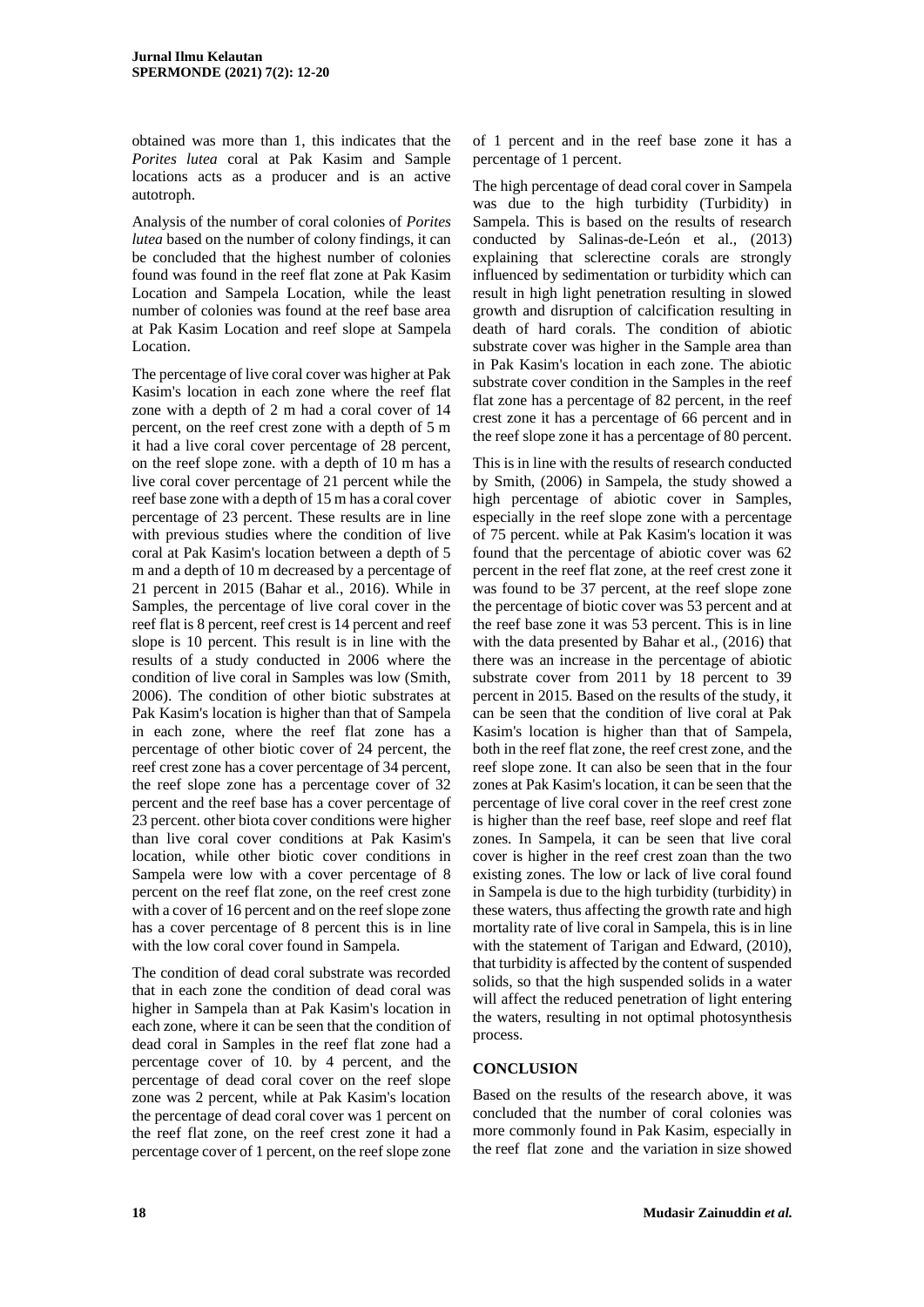that the growth process and coral recruitment varied in each different habitat. The P/R ratio in both locations showed that coral *Porites lutea* is heterotrophic but at a certain depth or reef slope zone at the sample the P/R ratio is lower than at the Pak Kasim location and the reef crest zone at the Sampela and Pak Kasim locations. The environmental factors that affect the distribution of *Porites lutea* coral are turbidity and temperature.

### **Acknowledgments**

#### **REFERENCES**

- Bahar, A., Husain, A. A., & Tambaru, R. 2016. Dampak Kegiatan Wisata Bahari Terhadap Ekosistem Pulau Hoga , Kabupaten Wakatobi. *Prosiding Simposium Nasional III Kelautan Dan Perikanan 2016*, *September*, 42–50.
- Burns, J. H. R., Delparte, D., Gates, R. D., & Takabayashi, M. 2015. Utilizing underwater three-dimensional modeling to enhance ecological and biological studies of coral reefs. *International Archives of the Photogrammetry, Remote Sensing and Spatial Information Sciences - ISPRS Archives*, *40*(5W5), 61–66. https://doi.org/10.5194/isprsarchives-XL-5- W5-61-2015
- Carpenter, K. E. 2008. One-Third of Reef-Building Corals Face Elevated Extinction Risk from Climate Change and Local Impacts One-Third of Reef-Building Corals Face Elevated Extinction Risk from Climate Change and Local Impacts. May 2014, 3–8. https://doi.org/10.1126/science.1159196
- Christopher, J., & Mphys, W. 2007. Physical condition on Marginal Coral Reefs. March.
- Clifton, J., Unsworth, R. K. F., & Smith, D. J. 2013. Marine research and conservation in the Coral Triangle. *Marine Research and Conservation in the Coral Triangle*, *January 2014*, 1–258.
- Glynn, P. W. 1996. Coral reef bleaching : facts, hypotheses and implications. 1996.
- Goodkin, N. F., Switzer, A. D., McCorry, D., DeVantier, L., True, J. D., Hughen, K. A., Angeline, N., & Teng Yang, T. 2011a. Coral communities of Hong Kong: Long-lived corals in a marginal reef environment. *Marine Ecology Progress Series*, *426*(March), 185–196. https://doi.org/10.3354/meps09019

A big thanks to Dr. Syafyudin Yusuf who was patient with me in preparing my thesis, thank you to Professor Jamaluddin Jompa for all his understanding, thank you to Dr. ir Shinta Werorilang for all his inputs and a big thank you to Mr. Dr.Ir. Muhammad Farid Samawi for all his motivation and patiently dealing with me as a writer, a big thank you to OPWALL for all the help and facilities provided while on Hoga Island and a big thank you to Bethan Greenwood for the help and direction while on Hoga Island.

- Goodkin, N. F., Switzer, A. D., McCorry, D., DeVantier, L., True, J. D., Hughen, K. A., Angeline, N., & Teng Yang, T. 2011b. Coral communities of Hong Kong: Long-lived corals in a marginal reef environment. *Marine Ecology Progress Series*, *426*(Perry 2003), 185–196. https://doi.org/10.3354/meps09019
- Guinotte, J. M., Buddemeier, R. W., & Kleypas, J. A. 2003. Future coral reef habitat marginality: Temporal and spatial effects of climate change in the Pacific basin. *Coral Reefs*, *22*(4), 551–558. https://doi.org/10.1007/s00338-003-0331-4
- Hennige, S. J., Smith, D. J., Perkins, R., Consalvey, M., Paterson, D. M., & Suggett, D. J. 2008. Photoacclimation, growth and distribution of massive coral species in clear and turbid waters. *Marine Ecology Progress Series*, *369*(January 2014), 77–88. https://doi.org/10.3354/meps07612
- Hinrichsen, D. 1999. Reefs at risk. In *Defenders* (Vol. 74, Issue 3).
- Jompa, J., & McCook, L. J. 2003. Coral-algal competition: Macroalgae with different properties have different effects on corals. *Marine Ecology Progress Series*, *258*, 87– 95. https://doi.org/10.3354/meps258087
- Kleypas, J. A., McManu, J. W., & Mene, L. A. B. 1999. Environmental limits to coral reef development: Where do we draw the line? *American Zoologist*, *39*(1), 146–159. https://doi.org/10.1093/icb/39.1.146
- Norman, Y., Ihsan, N., & Arsyad, M. 2012. Analisis Distribusi Arus Permukaan Laut Di Teluk Bone Pada Tahun 2006-2010. *Jurnal Sains Dan Pendidikan Fisika*, *8*(3), 288–295.
- Nurdin, M., Litaay, M., Priosambodo, D., & Moka, W. 2019. *Jurnal Ilmu Alam dan Lingkungan*. *10*(1), 15–28.